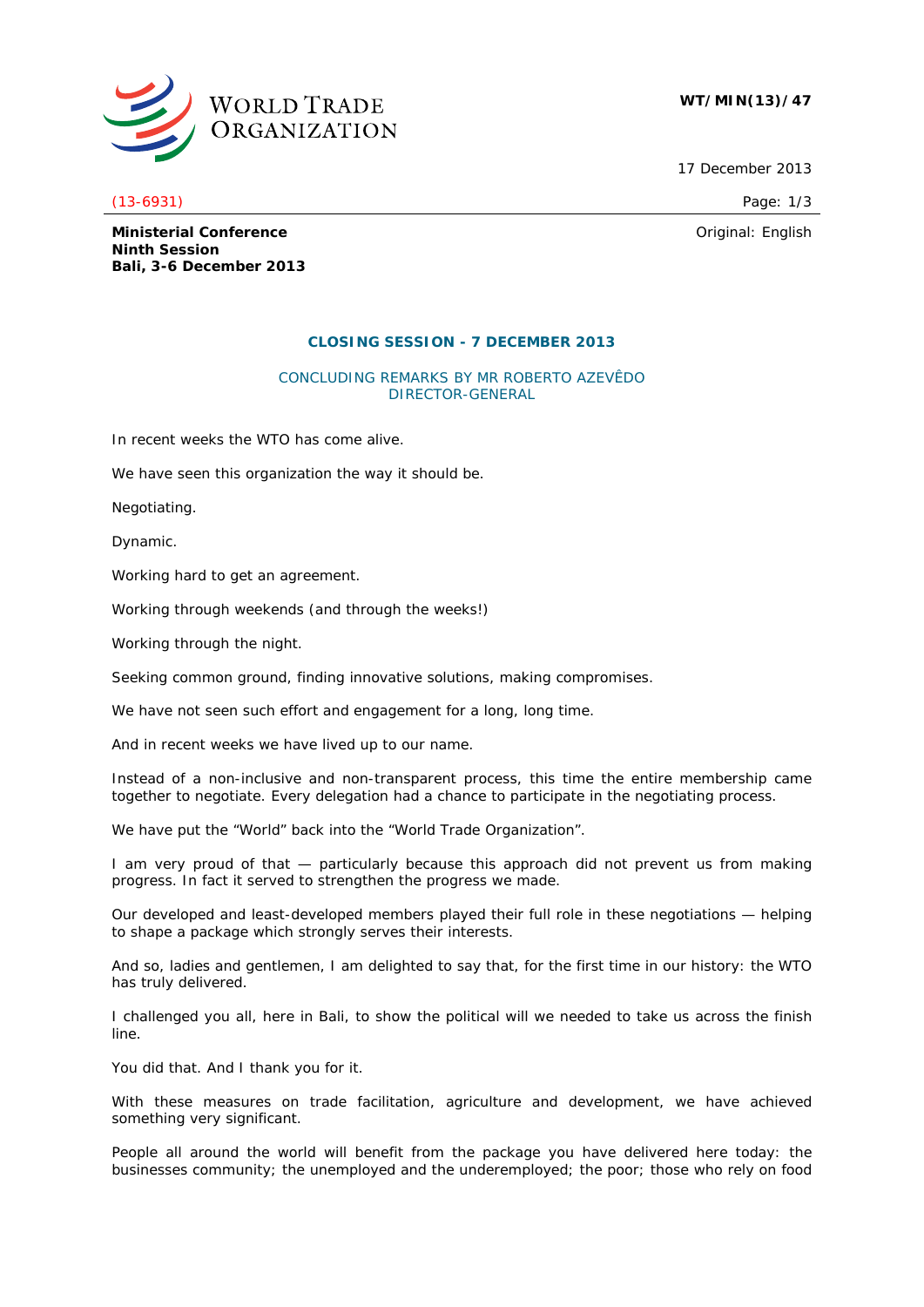security schemes; developing country farmers; developing country cotton growers; and the leastdeveloped economies as a whole.

But beyond that: we have reinforced our ability to support growth and development; we have strengthened this organization; and we have bolstered the cause of multilateralism itself.

I would like to echo the words of Ambassador Omar Hilale of Morocco, who said yesterday, 'this package is not an end — it is a beginning'.

As a consequence of our progress here we will now be able to move forward on the other areas of our work, which have been stalled for so long.

With the Bali package you have reaffirmed not just your commitment to the WTO — but also to the delivery of the Doha Development Agenda.

The decisions we have taken here are an important stepping stone towards the completion of the Doha round.

And it is very welcome that you have instructed us to prepare, within the next 12 months, a clearly defined work program to this end.

I want to take this opportunity to thank all of you for your hard work here in Bali.

And I would also like to welcome the accession of the Republic of Yemen, which you approved this week.

Yemen will be our 160th member — and our 35th LDC Member. It is a further, positive step towards universality.

I would also like to pay tribute once again to President Yudhoyono, and to the Government and people of Indonesia for hosting this Ministerial Conference in such an exemplary fashion.

The WTO community owes you a debt of gratitude.

I would like to thank ministers and heads of state in capitals around the world for their help. They are as much a part of this as ourselves.

I would like to sincerely thank once more the ministers and delegates here today.

I would like to thank the Ambassadors in Geneva for their hard work over many weeks and months.

I would like to express my renewed thanks to the Chairs of the negotiating groups, and to the Secretariat, my team, and the Deputy Directors-General for their tremendous efforts.

Since this is an occasion to thank people who have made this possible, I would like to thank my wife Lele, we would not be here without her support throughout this long and hard journey.

And finally I would like thank Minister Gita Wirjawan for his able chairmanship, and for his tireless support, political acumen, and dedication to the task throughout this process.

You have been critical to the success of this conference - and this package.

So, Minister, it gives me great pleasure to present you with this ceremonial gavel as a token of our thanks. I'm glad that we have given you a good reason to use it!

I sought the role of Director-General of the WTO because I believe in the multilateral trading system — not for its own sake, but because of what it stands for:

a system which gives life to the very ideal of multilateralism;